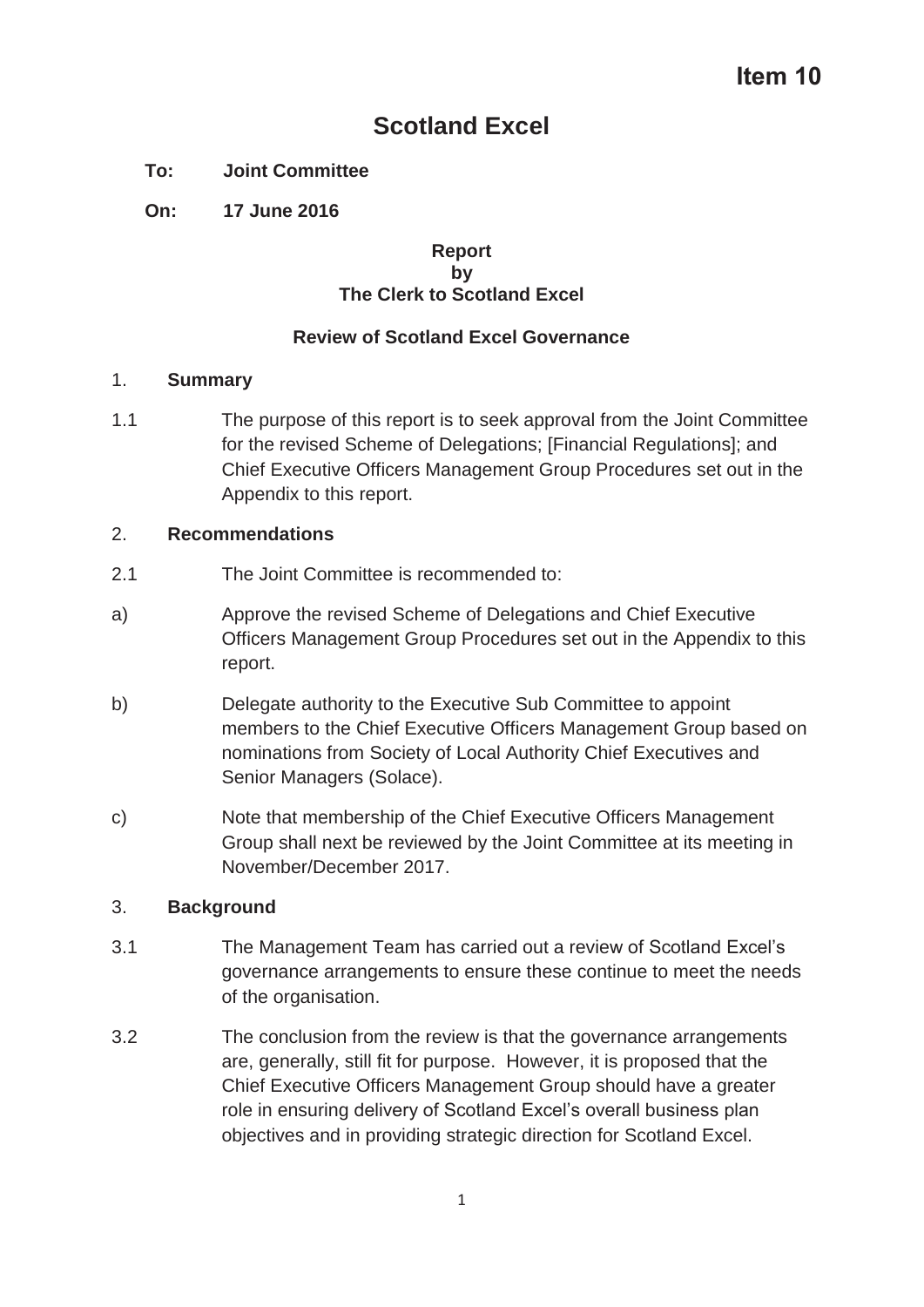3.3 During the review, the Director has had positive discussions with Council Chief Executives, through Solace, and they are supportive of these proposals in principle.

### 4. **Revisals to the Governance Arrangements**

- 4.1 The revised Scheme of Delegations and Chief Executive Officers Management Group Procedures are set out in the Appendix to this report.
- 4.2 The key changes are as follows:
	- a) Revised delegations to the Chief Executive Officers Management Group which reflect its increased role are contained in section 5 of the Scheme of Delegations.
	- b) The delegations contained in section 6 of the Scheme of Delegations have been revised to include authorisation to the Director, in conjunction with the Joint Committee and the Chief Executive Officers Management Group, to determine the business plan and strategic objectives for Scotland Excel.
	- c) Some minor changes have also been made in section 6 of the Scheme of Delegations relating to the circumstances where the Director must consult with others before taking action or making decisions.
	- d) Changes have been made to the Chief Executive Officers Management Group Procedures to reflect the revised role of the group and to provide that annual nominations for its membership shall be sought from Solace Scotland.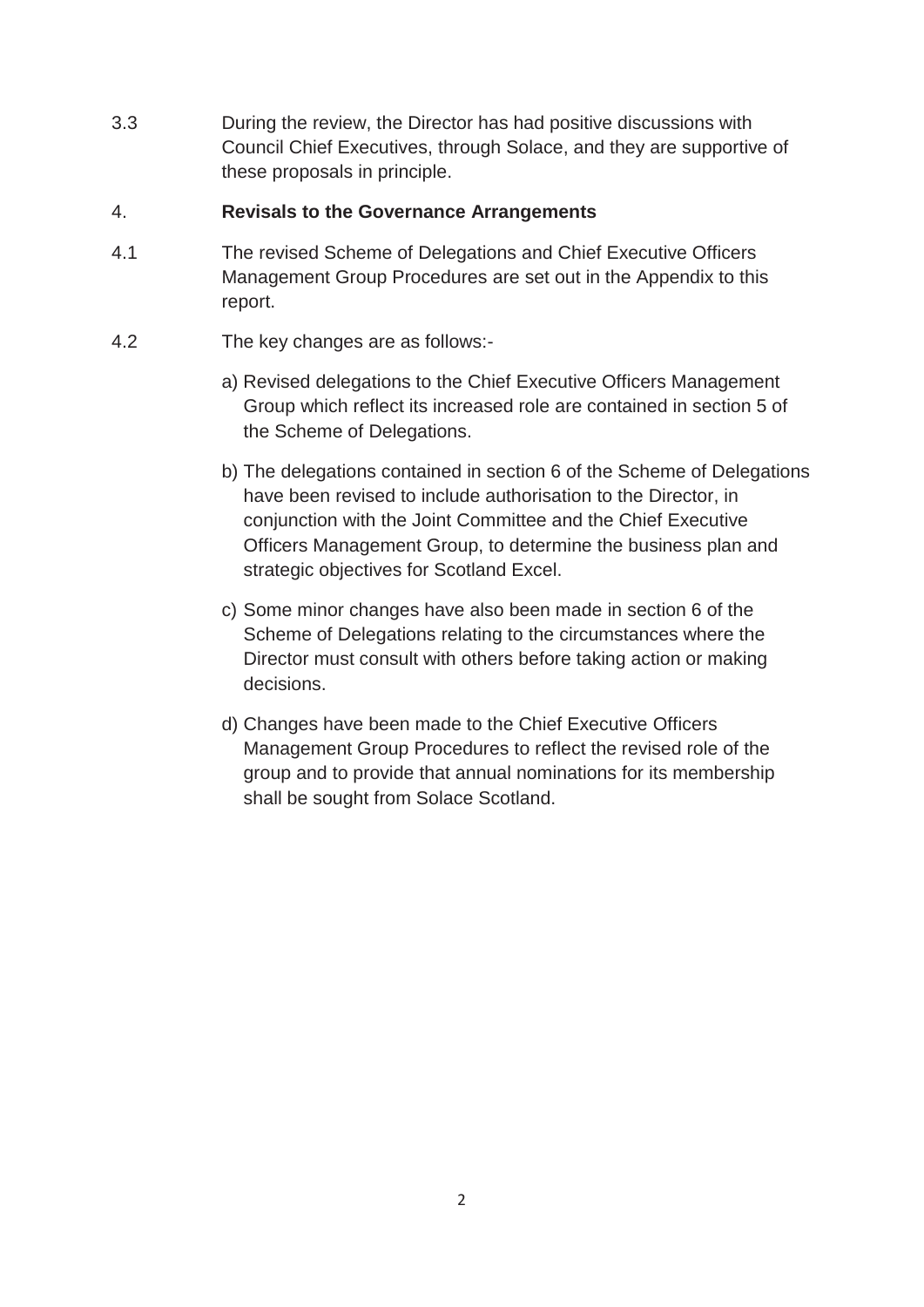

## **SCOTLAND EXCEL SCHEME OF DELEGATIONS**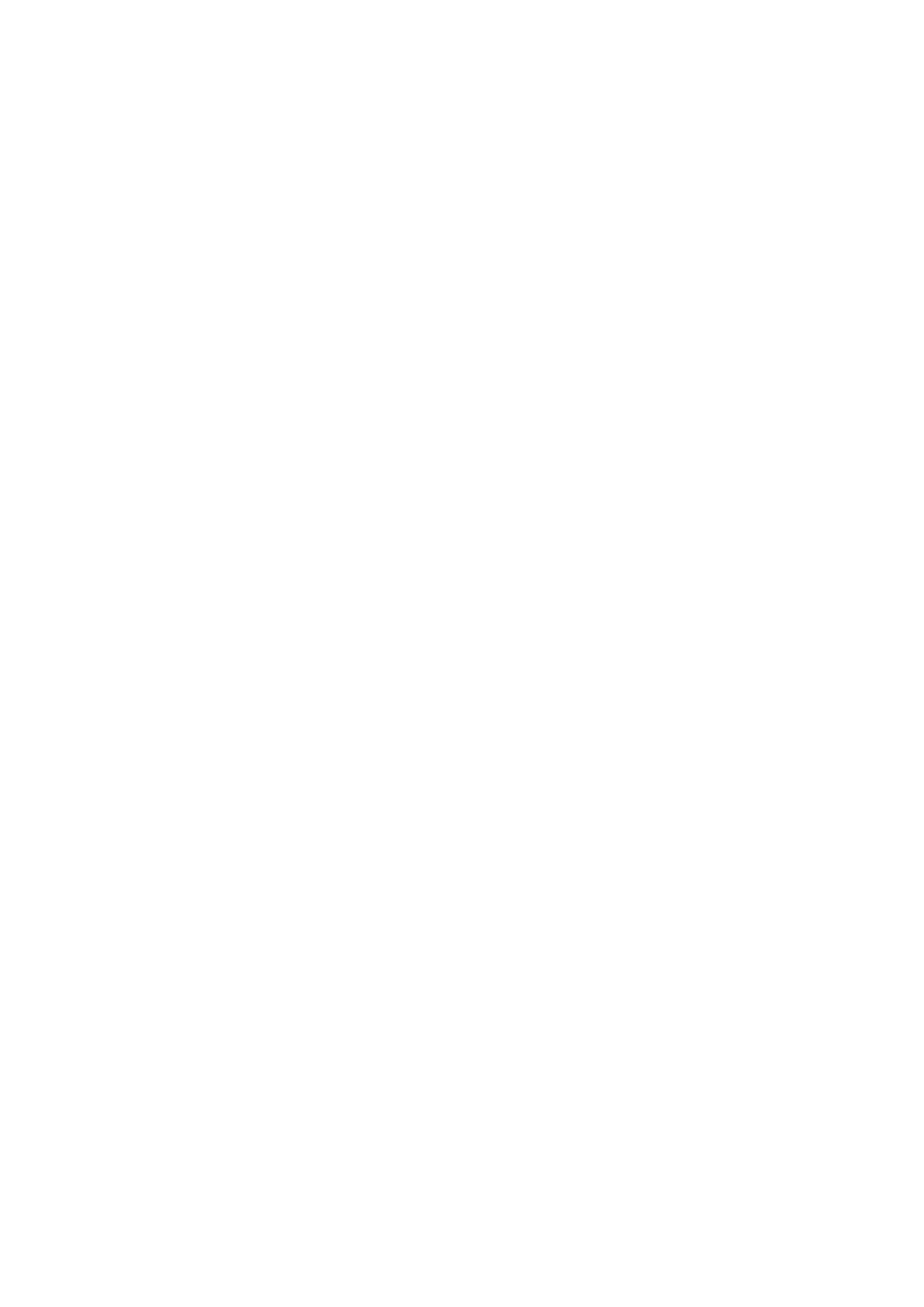### **SCOTLAND EXCEL - SCHEME OF DELEGATIONS**

### **1. General Principles**

- 1.1 The exercise of delegations as described in this Scheme is subject always to the following:
	- a) the policies of Scotland Excel as embodied in any formal document which has been approved and issued and in particular, Standing Orders and any other Guidance issued in connection with the exercise of a particular function
	- b) appropriate provisions for financial outlays having been made in the estimates for the current financial year
	- c) the joint committee may choose to exercise any of the functions delegated in this Scheme where the joint committee believes it to be in the interests of Scotland Excel to do so
- 1.2 Where a word of expression is used in the Scheme that is a defined term in the Scotland Excel terms and conditions signed by each Member Authority, ("the terms and conditions") that word or expression will be given to it the same meaning as in those terms and conditions.
- 1.3 Words imparting the masculine gender only shall include the feminine gender and vice versa.

### **2.0 Matters Reserved to the Joint Committee**

- 2.1 The following matters shall be reserved for the decision of the joint committee:
	- a) the making of governance arrangements for the joint committee, the executive sub-committee and any other sub-committee;
	- b) the approval of the annual budget and any review or amendment of the budget;
	- c) approval of the overall procurement strategy;
	- d) the approval of the annual business plan; and
	- e) the consideration of the annual report on the performance of Scotland Excel.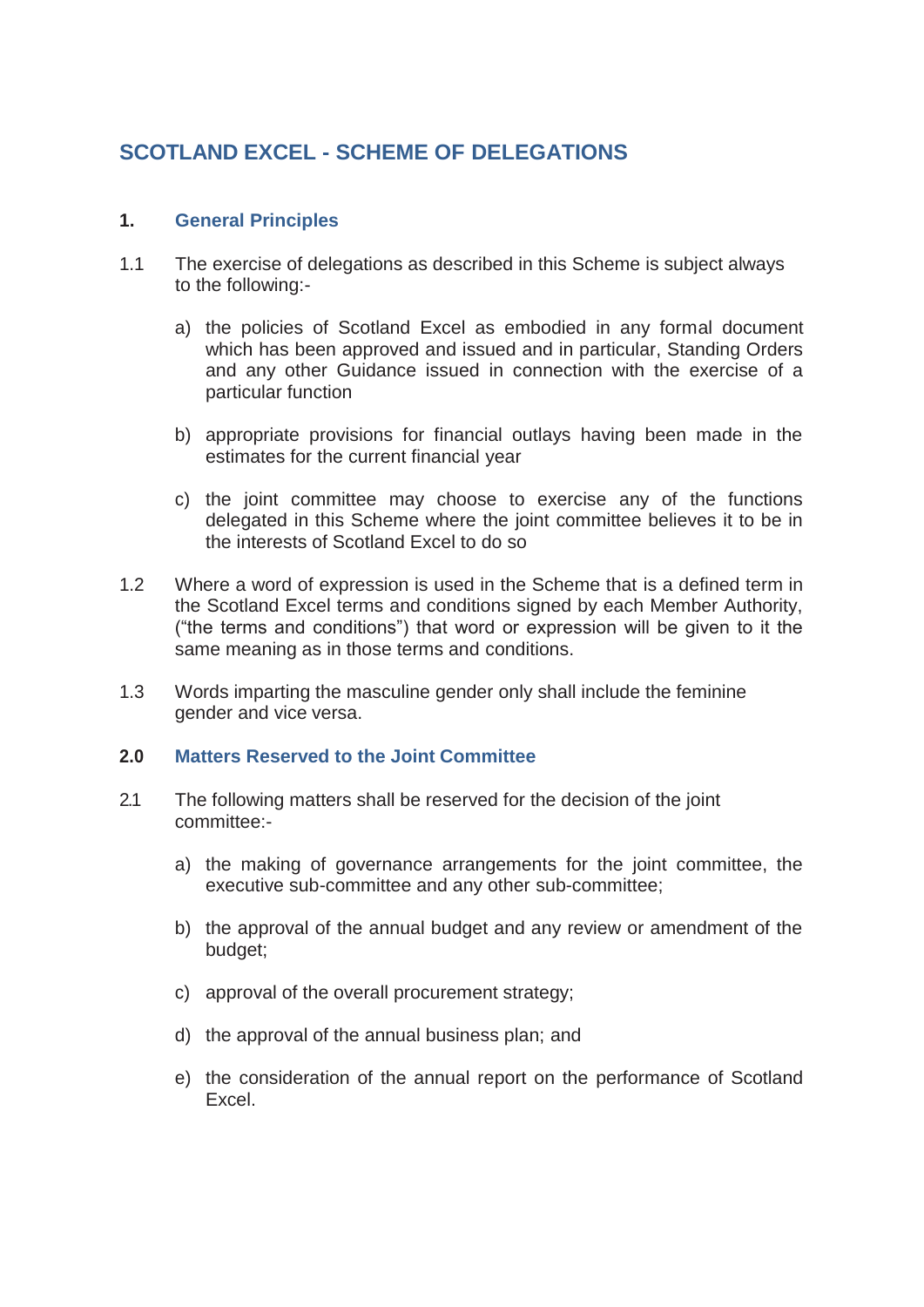### **3. Convener and Vice Convener of the Joint Committee**

- 3.1 The Convener, whom failing the Vice-Convener, shall be authorised in furtherance of the duties of his office to undertake visits within the United Kingdom.
- 3.2 The Convener, whom failing the Vice-Convener, shall be authorised to incur expenditure to meet the expenses of his office on the provision of reasonable hospitality, to representatives of Member Authorities or other organisations.

### **4. Executive Sub-Committee**

- 4.1 Meetings of the Executive sub-committee shall be convened and conducted in accordance with procedural standing orders approved by the joint committee.
- 4.2 The Executive sub-committee shall consider such matters as are delegated to it by the joint committee.
- 4.3 The matters initially delegated to the Executive sub-committee are as follows:
	- a) to approve or endorse as appropriate executive actions recommended by the Director
	- b) to deal with urgent matters relating to staffing or to the structure of Scotland Excel
	- c) the selection process for appointments to the posts of Director or Heads of Service
	- d) to approve the award and extension of contracts or groups of contract in terms of the Standing Orders Relating to Contracts.

to consider and determine:-

- (i) urgent matters relating to contract continuity which cannot be dealt with by the Joint Committee;
- (ii) approval or homologation of matters where urgency precludes full Joint Committee consideration; and
- (iii) any other matter referred to the Executive Sub Committee by the Joint Committee.
- 4.4 The Executive sub-committee may delegate to the Director or such other suitably qualified person, the power to make decisions regarding the award and extension of any contract or group of contracts or contracts of an estimated value below a financial threshold fixed by them.
- 4.5 The joint committee may at its discretion add or remove matters from the list of delegations to the Executive Sub Committee.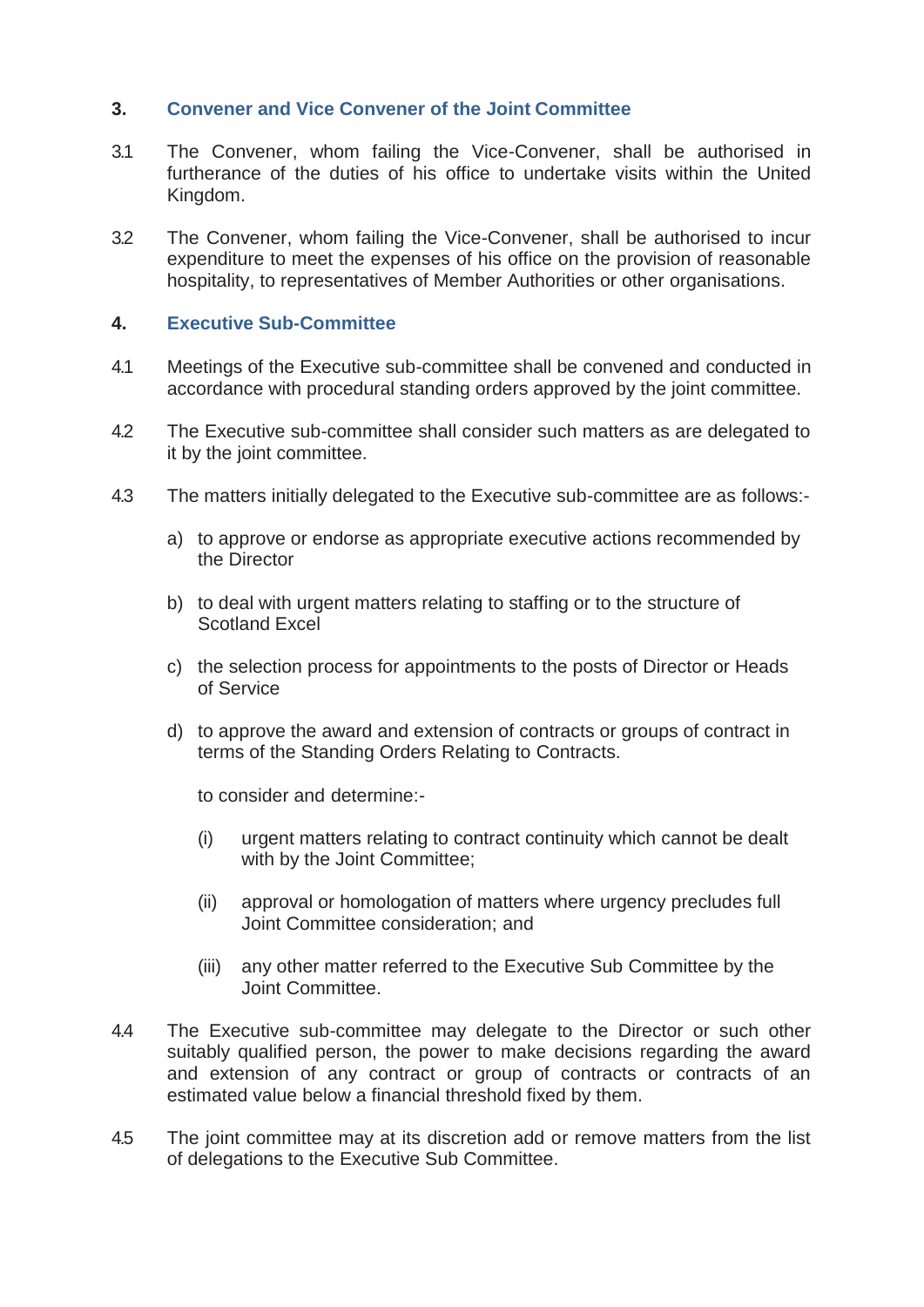### **5. The Management Group**

- 5.1 The Management Group shall comprise such number of Chief Executives of Member Authorities as set out in the terms and conditions.
- 5.2 The Chair of the Management Group shall be the person appointed by the Joint Committee or his/her nominee.
- 5.3 The Management Group shall ensure delivery of Scotland Excel's overall business plan objectives and shall provide strategic direction for Scotland Excel, particularly on the following matters:
	- a) Portfolio priorities including new areas to be developed and areas to be amended or discontinued.
	- b) Social Policy including in the use of community benefits clauses, the living wage, and blacklisting.
	- c) Supporting local economic growth.
	- d) Opportunities for Scotland Excel to provide additional shared services to support member councils, in line with the drive for efficiency across the public sector.
	- e) National priorities, for example those arising from existing or new legislation and procurement reform.
	- f) Opportunities for increasing innovation in supply chains to improve efficiency and service delivery.
	- g) Opportunities for Scotland Excel to support councils in delivering their City Deal objectives.
	- h) Opportunities for additional funding sources, for example through the extension of the Associate Membership base.
	- i) Review of funding and governance models to ensure that these remain fit for purpose and competitive.
- 5.4 The Management Group shall monitor the use made by Member Authorities and Associate Members of contracts awarded on behalf of Scotland Excel.
- 5.5 The Management Group may request employees of Member Authorities or other persons to attend meetings of the Management Group to act as advisors to the Group or to prepare reports for consideration by the Management Group.
- 5.6 The Management Group shall have responsibility for the overall supervision and monitoring of the performance of the Director and the Scotland Excel staff.

### **6 The Director**

6.1 The delegations to the Director shall also be delegations to the Heads of Service but only in those circumstances where the Director is not available to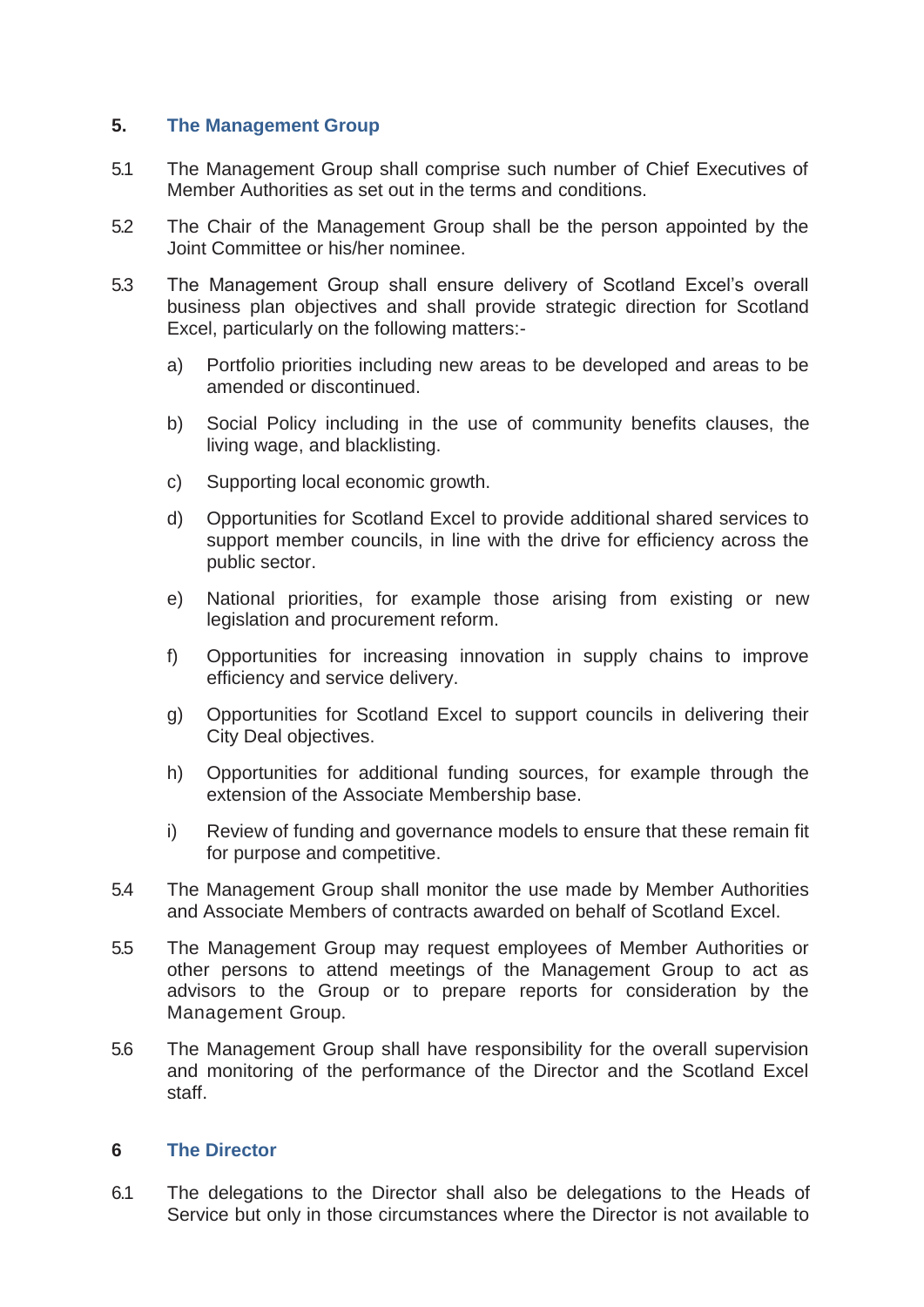exercise any of these delegations.

- 6.2 The Director is authorised:
	- a) In conjunction with the Joint Committee and the Management Group, to determine the business plan and strategic objectives for Scotland Excel.
	- b) Subject to the Financial Regulations and subject to there being appropriate provision in the budget, to deploy resources as the Director thinks fit for the best execution of functions under the Director's management.
	- c) To organise working processes safely.
	- d) To maintain proper security for staff, buildings, stock, stores, furniture, equipment and similar items under the Director's control. Where special arrangements are considered necessary the Director shall consult with the **Treasurer**
	- e) To ensure that all activities undertaken are within the legal powers of Scotland Excel and in the event of doubt to consult with the Clerk.
	- f) Where thought to be in the interests of Scotland Excel to approve the provision of reasonable hospitality up to a maximum of £1,000 in relation to any one occasion. The Director shall maintain a register of hospitality approved under this delegation and shall provide a report to the Executive Sub-Committee on request detailing the entries in the register.
	- g) To sign all documents on behalf of Scotland Excel relevant to the functions for which the Director is responsible and to authorise other officers to do so, excluding always any specific provisions made for documents in terms of primary or subordinate legislation, statutory direction, the policies of Scotland Excel or in this or other administrative schemes.
	- h) To terminate on behalf of Scotland Excel any contract which Scotland Excel is entitled to terminate under the appropriate conditions of contract after consultation with the Clerk, if satisfied that it is in the interests of Scotland Excel and of any Member Authority or other body on whose behalf the contract was entered into.
	- i) To act in an emergency situation with the approval of the Clerk and where possible after consulting the Convener, or in his absence the Vice-Convener of the joint committee and the Chair of the Management Group, and thereafter report on the action taken to the first available meeting of the joint committee.
	- j) In consultation with the Clerk, to make decisions regarding complaints made under Scotland Excel's complaints procedure.
	- k) To issue publicity, including pamphlets or other forms of publicity relating to the promotion of Scotland Excel's interests and to issue press releases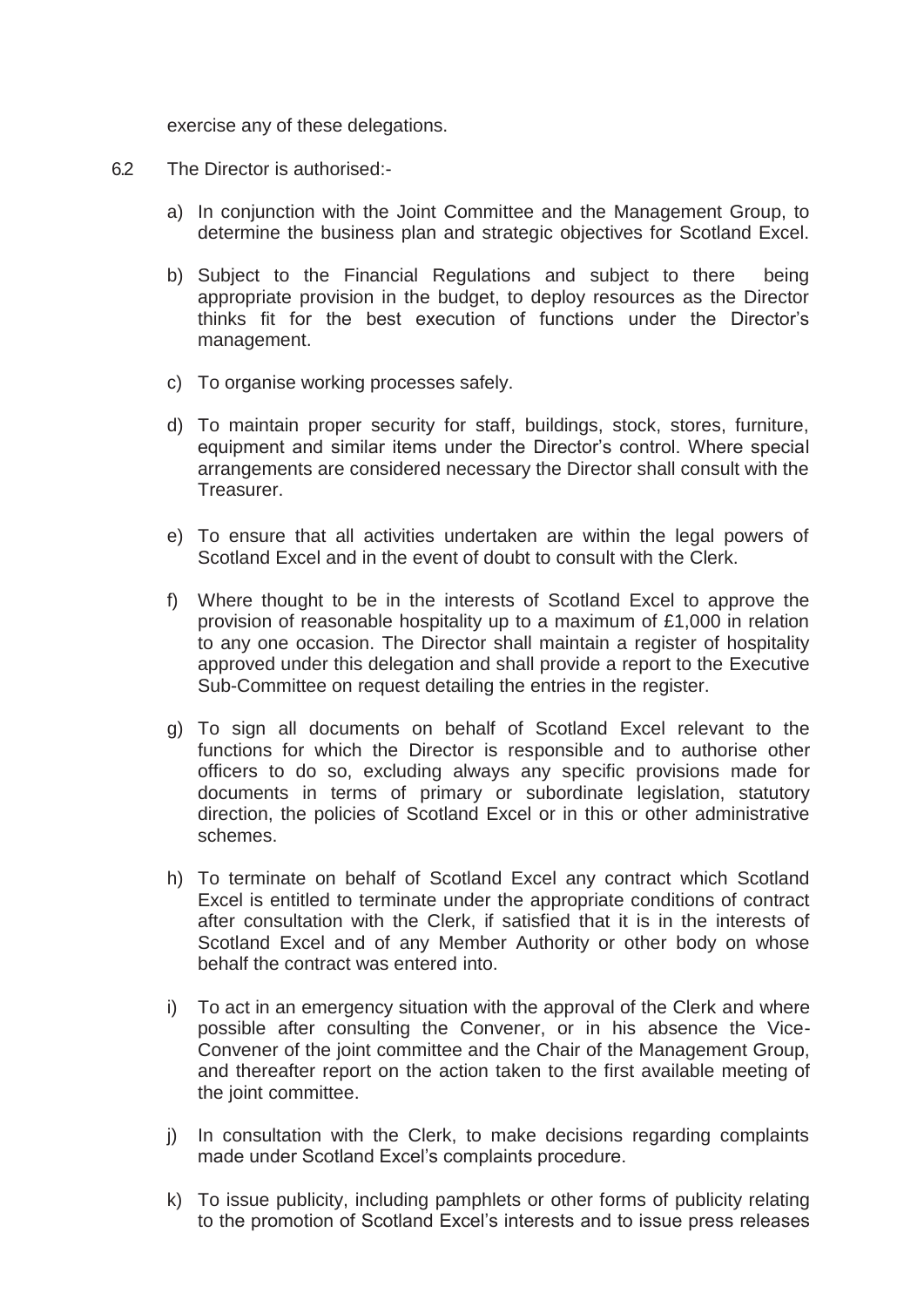on behalf of Scotland Excel. Before doing so, if the Director considers it to be necessary, the Director may consult with the Chair or Vice Chair of the Management Group.

- l) To deal with any operational matter not otherwise delegated in the period between the last meeting of the joint committee and prior to the setting up of a new joint committee following statutory elections.
- m) To submit responses to consultation documents which concern operational issues.
- n) To authorise the acceptance of gifts on behalf of Scotland Excel and acknowledge the acceptance of these gifts.
- o) To sign and issue (i) authorisation to Scotland Excel staff to exercise statutory powers; and (ii) identity cards.
- p) To take all necessary action of a routine nature in terms of the Director's appointment, to implement any policies, practices and procedures previously agreed by the Joint Committee, the Executive Sub-Committee any other sub-committee and the Management Group and also to take such action implicitly in all matters ancillary thereto, including the incurring of expenditure of a minor or recurring nature and for which adequate provisions have been made in the budget.
- q) To approve the attendance of officers at conferences within the United Kingdom, where considered to be in the interests of Scotland Excel provided that the cost does not exceed £1500 exclusive of VAT, subsistence travelling, or other ancillary expenses.
- r) To authorise the attendance of officers on full or part time courses of study or training and the payment of appropriate fees.
- s) To appoint all staff below the level of Head of Service within the authorised establishment except where the joint committee determines otherwise.
- t) To exercise the powers given to Chief Officers in the various conditions of service so far as discipline and efficiency are concerned.
- u) To apply the lead authority's Conditions of Service as affecting members of staff.
- v) To authorise the working of overtime by appropriate grades of officers and the payment of overtime or compensatory leave or honoraria in accordance with the criteria laid down by the lead authority.
- w) To permit any member of staff to absent themselves occasionally and temporarily during business hours to attend to duties or services of a civic honorary, charitable, academic or social nature provided that these do not interfere with the efficient discharge of the functions of Scotland Excel and to grant special leave in accordance with the lead authority's special leave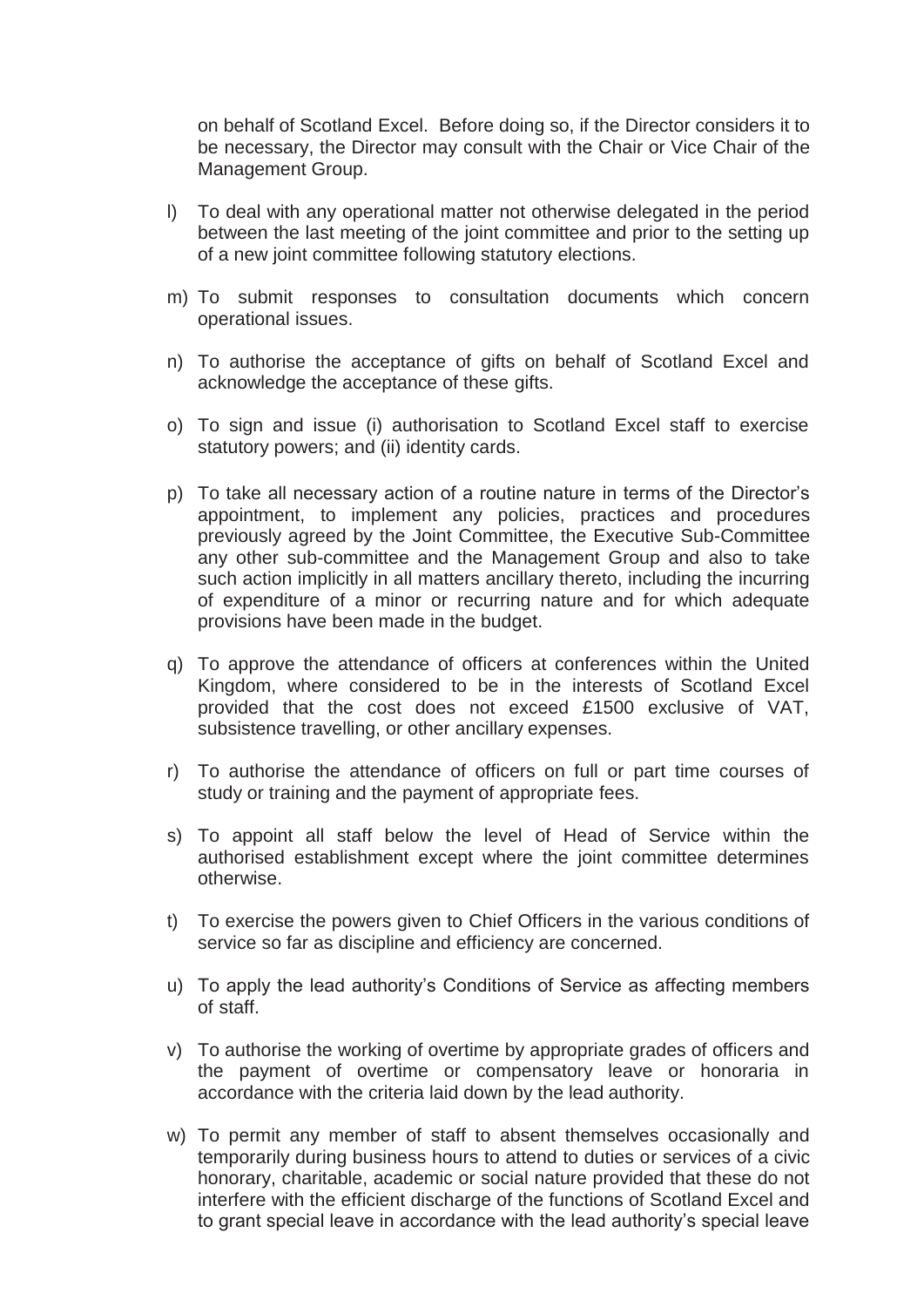policy. The Director shall maintain a register of occasional and temporary absences and special leave approved under this delegation and shall provide a report to the Executive Sub-Committee on an annual basis detailing the entries in the register.

- x) To appoint temporary staff on appropriate grades additional to the formal establishment to address additional workload peaks, such appointments to be for periods not exceeding 13 weeks or such longer period as may be approved by the Management Group and subject to funding being met from existing budgets. If the Director considers it to be necessary, the Director may take advice on these appointments from the lead authority's Human Resources and Organisational Development Team.
- y) To allow reasonable unpaid leave of absence to any employee to attend to public duties as defined in section 50(1) of the Employment Rights Act 1996 on such conditions as the Director considers appropriate where this will not interfere with the efficient discharge of the functions of the Scotland Excel and in accordance with lead authority's special leave policy.
- z) Subject to the exigencies of the service to approved the secondment of staff between Scotland Excel and other Member Authorities or other organisations such appointments to be for periods not exceeding six months. If the Director considers it to be necessary, the Director may take advice on these appointments from the lead authority's Human Resources and Organisational Development Team.
- aa) To approve salary placings within the agreed salary scales in consultation with the lead authority's Human Resources and Organisational Development Team.
- bb) To determine the public holidays to be taken by Scotland Excel staff.
- cc) To authorise the payment of accounts due by Scotland Excel for goods and services properly supplied and for which there is adequate provision in the estimates.
- dd)To make recompense in respect of damage to, or loss of employees personal property in respect of any one incident up to an amount not exceeding £500 and up to £1000 with the agreement of the Treasurer.
- ee) To advise the Treasurer about any extraordinary financial obligation which will affect Scotland Excel.
- ff) To advise the Treasurer about any extraordinary risk which will affect the insurance held on behalf of Scotland Excel.
- gg) Following consultation with the Treasurer to decide in terms of the lead authority's procedures whether to refer any particular case to the Police.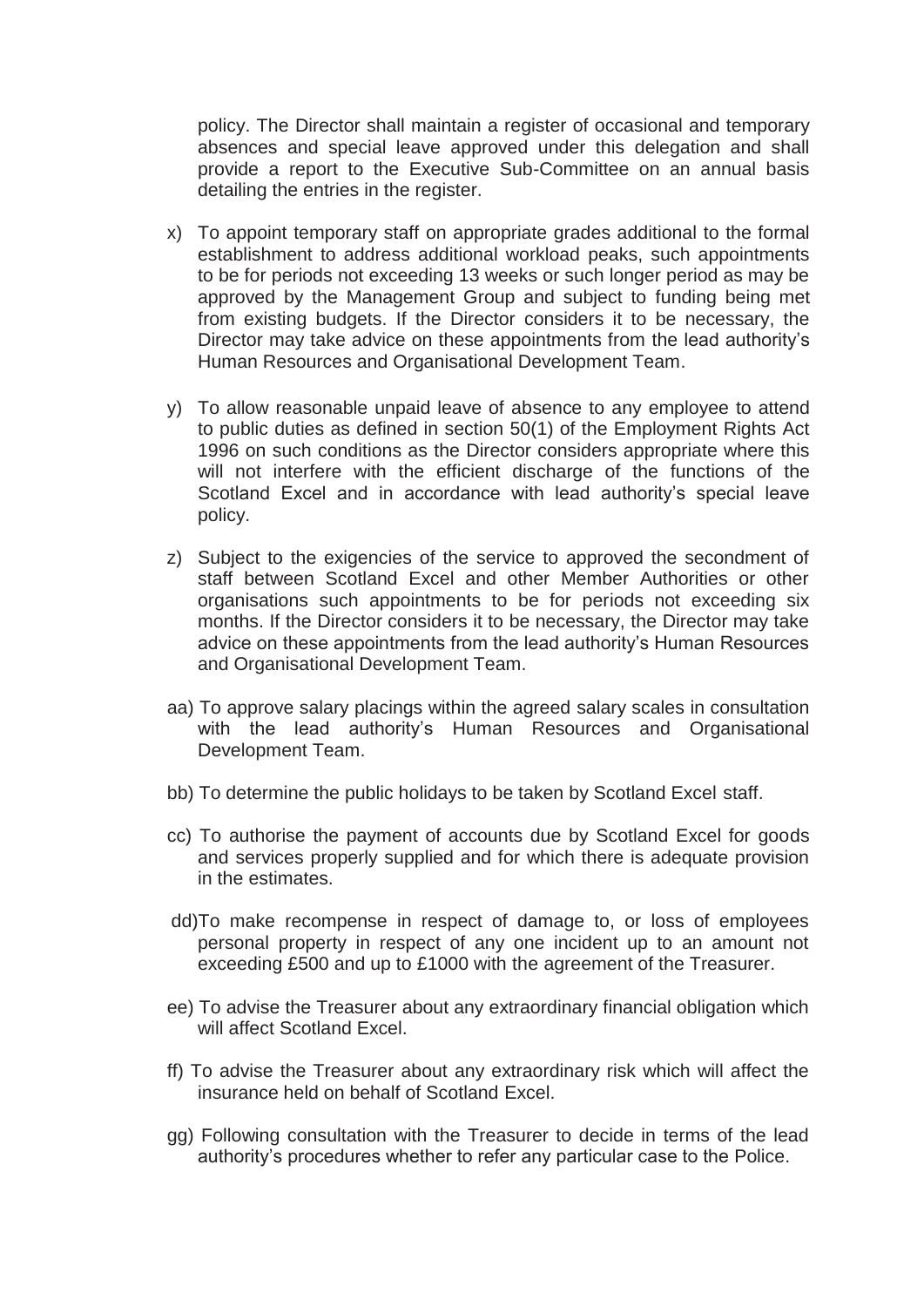### **7. The Clerk**

The Clerk is empowered:-

- a) To act as adviser to the joint committee and the Management Group on procedural and administrative matters and in this capacity to ensure the provision of adequate administrative, legal and personnel support to the joint committee, the Executive Sub-Committee and the Management Group.
- b) To act as proper officer to exclude reports containing exempt information from the public, and to provide documents to the press, in accordance with the provisions of section 50(B) of the Local Government (Scotland) Act 1973.
- c) To liaise and deal with any enquiries made by the Scottish Public Services Ombudsman. Should any investigation be carried out by the Scottish Public Services Ombudsman resulting from a complaint received, the necessary arrangements will be undertaken by the Clerk, within timescales specified within the guidance to local authorities in dealing with formal investigation involving the Scottish Public Services Ombudsman.
- d) Following consultation with the Director and the Treasurer, to authorise ex-gratia payments up to a maximum of £1,000 relative to recommendations of the Scottish Public Services Ombudsman.
- e) To exercise delegations in terms of the Standing Orders relating to Contracts.
- f) To exercise delegations in terms of the Financial Regulations.
- g) To maintain a register for inspection by the Surveillance Commissioner of authorisations for covert surveillance approved by the Director under sections 6 and 7 of the Regulation of Investigatory Powers (Scotland) Act 2000 and the appointment officer to act as investigation managers for the purposes of the Act.

### **8 The Treasurer**

The Treasurer is empowered:

- a) To co-ordinate the financial planning of Scotland Excel in terms of the Financial Regulations.
- b) To issue guidance for the control of all expenditure in terms of the Financial Regulations.
- c) To determine procedures for accounting and financial record keeping by Scotland Excel.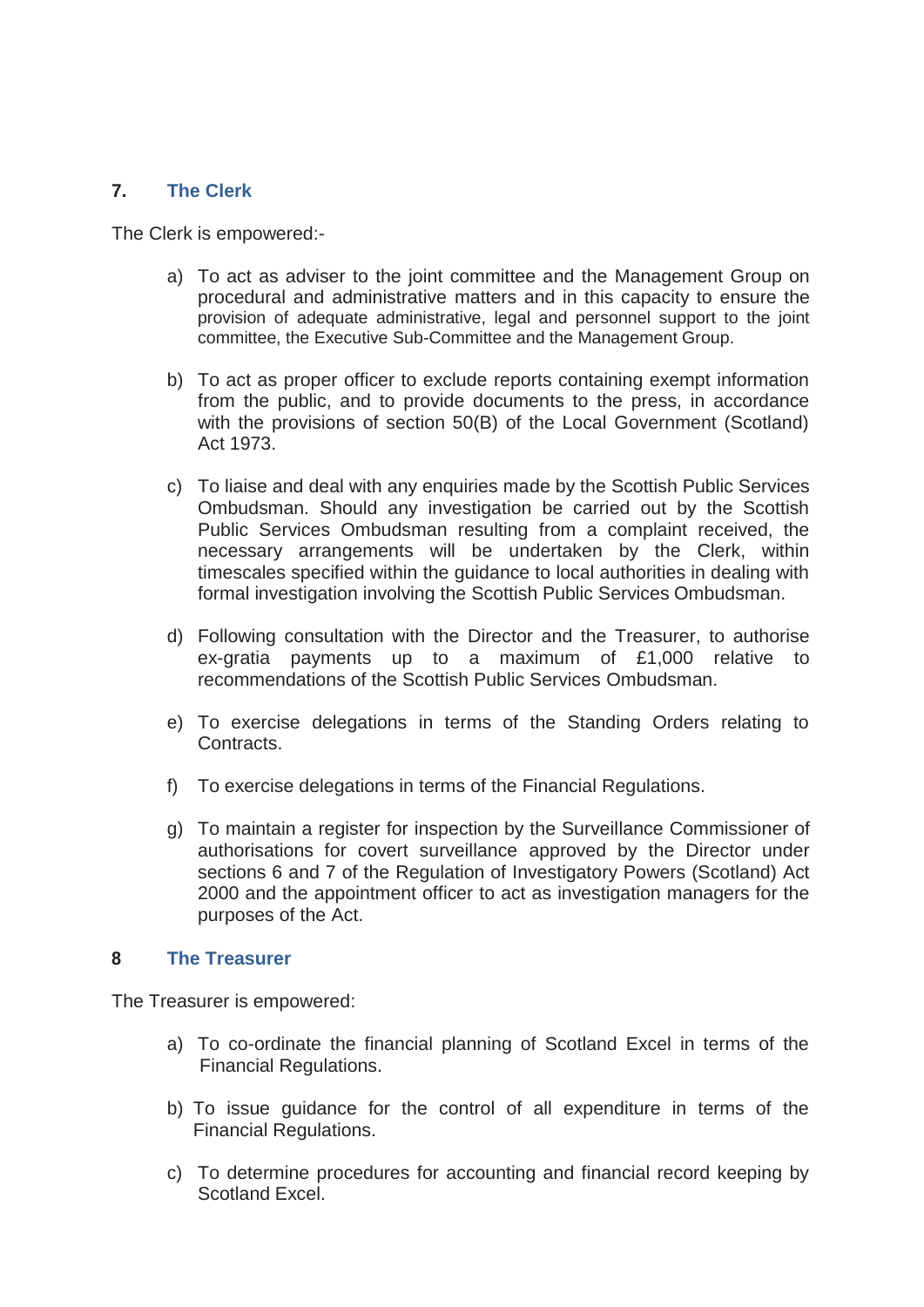- d) In respect of insurance:
	- i) to make arrangements with insurance companies concerning the settlement of claims
	- (ii) In consultation with the Clerk, the Convener of the Joint Committee and the Director to settle without reference to the Joint Committee claims against Scotland Excel not otherwise covered by Scotland Excel's insurance arrangements up to a maximum of £50,000 per claim and with the approval of the Chair, whom failing the Vice-Chair, of the Management Group up to maximum of £100,000 per claim.
- e) To make the necessary arrangements concerning the collection of debts owed to Scotland Excel and the terms and commissions payable for services rendered by other authorities and agents with regard to the collect of debt.
- f) To determine in consultation with the Director, the beneficiary of any payments to be made in terms of the lead authority's Group Life Assurance Scheme.
- g) To exercise delegations in terms of the Standing Orders relating to Contracts.
- h) To exercise delegations in terms of the Financial Regulations.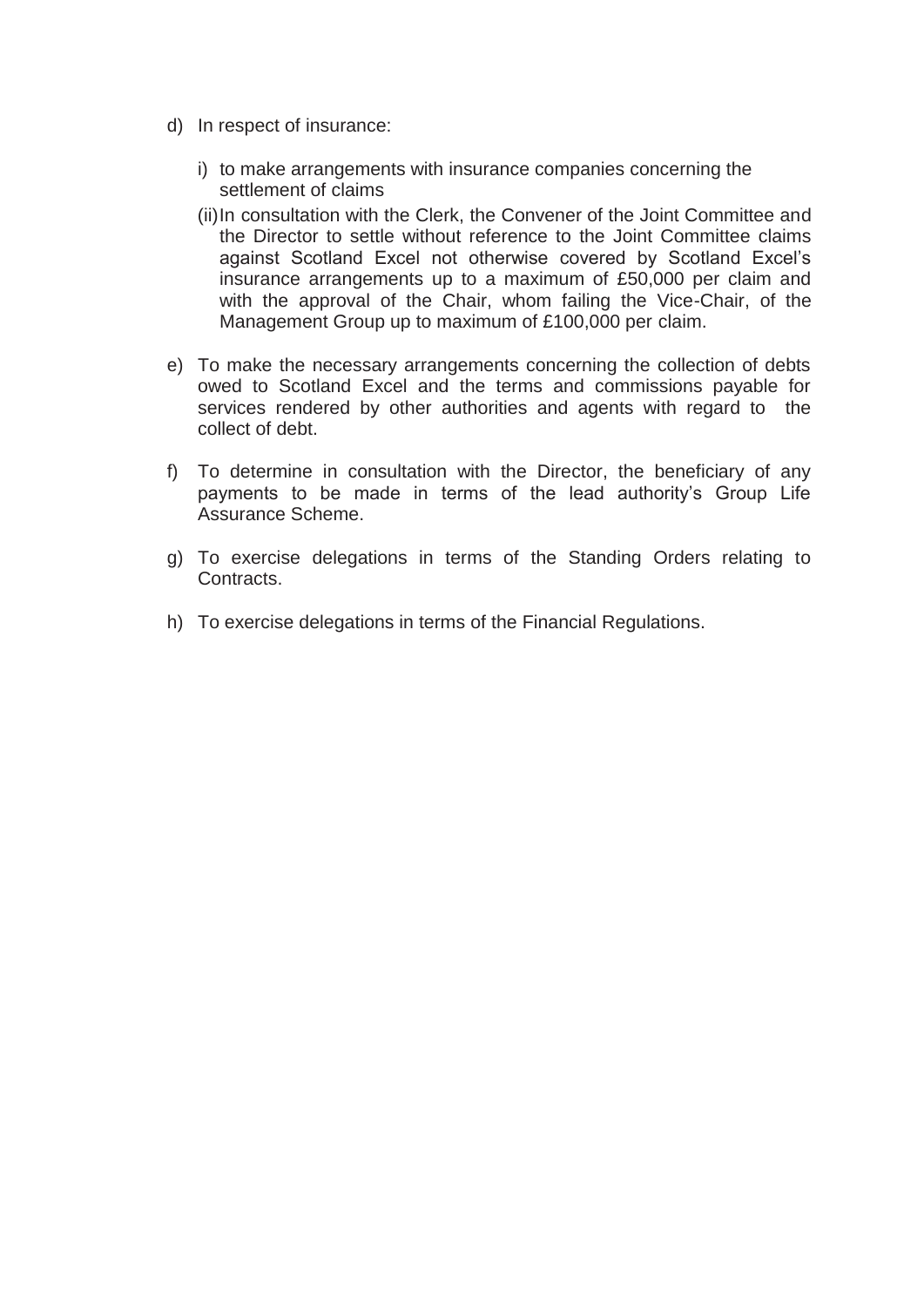

## **SCOTLAND EXCEL**

# **CHIEF EXECUTIVE OFFICERS MANAGEMENT GROUP PROCEDURES**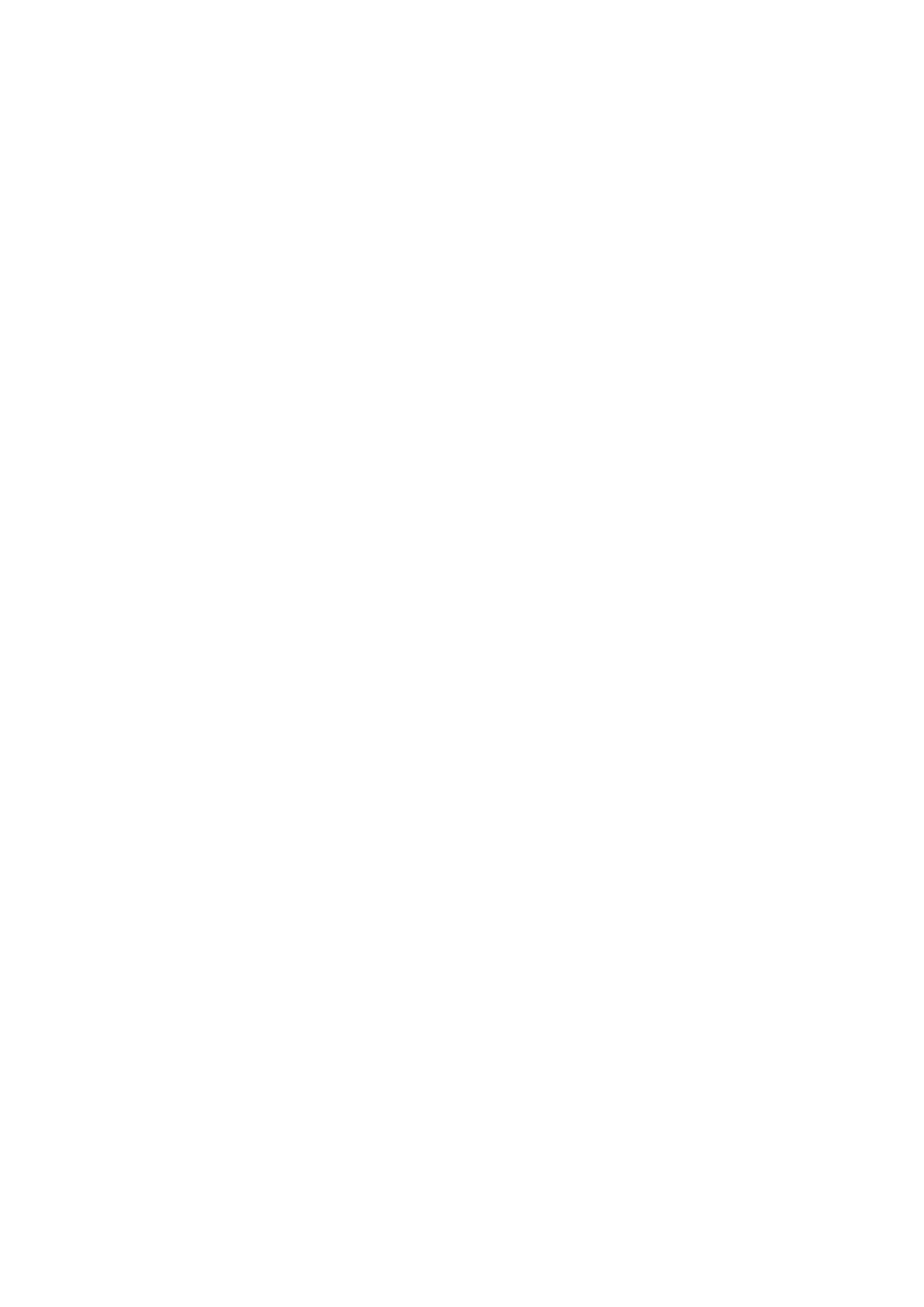### **SCOTLAND EXCEL CHIEF EXECUTIVE OFFICERS MANAGEMENT GROUP PROCEDURES**

### **1.0 Introduction**

- 1.1 The Chief Executive Officers Management Group ("the Group") comprises six Chief Executives from the Member Authorities of Scotland Excel. The Chief Executive of Renfrewshire Council is a standing member of the Group due to Renfrewshire Council being the lead authority for Scotland Excel. The other five members of the Group are appointed annually by the Scotland Excel Joint Committee although membership can be renewed. The matters to be dealt with by the Group are set out in the Terms and Conditions signed by each Member Authority and Scotland Excel's Scheme of Delegations and Procedural Standing Orders.
- 1.2 The main responsibility of the Group is to provide strategic direction for Scotland Excel.
- 1.3 In terms of section 56 of the Local Government (Scotland) Act 1973, delegations can only be exercised by an officer and not a group of officers. Therefore any decision will be taken in the name of the Chair or the Chair's Nominee.

### **2.0 Definitions**

2.1 "the Chair" means the Chair of the Group appointed by the Joint Committee or his Nominee.

"the Clerk" means the Director of Corporate Services of Renfrewshire Council or his nominee.

"Constituent Authority" means any of the Member Authorities of Scotland Excel.

"the Executive Sub-Committee means the Sub-Committee created in terms of Clause 3.4 of the Terms and Conditions signed by each Member Authority.

"Joint Committee" means the Scotland Excel Joint Committee formed under section 57 of the Local Government (Scotland) Act 1973 for the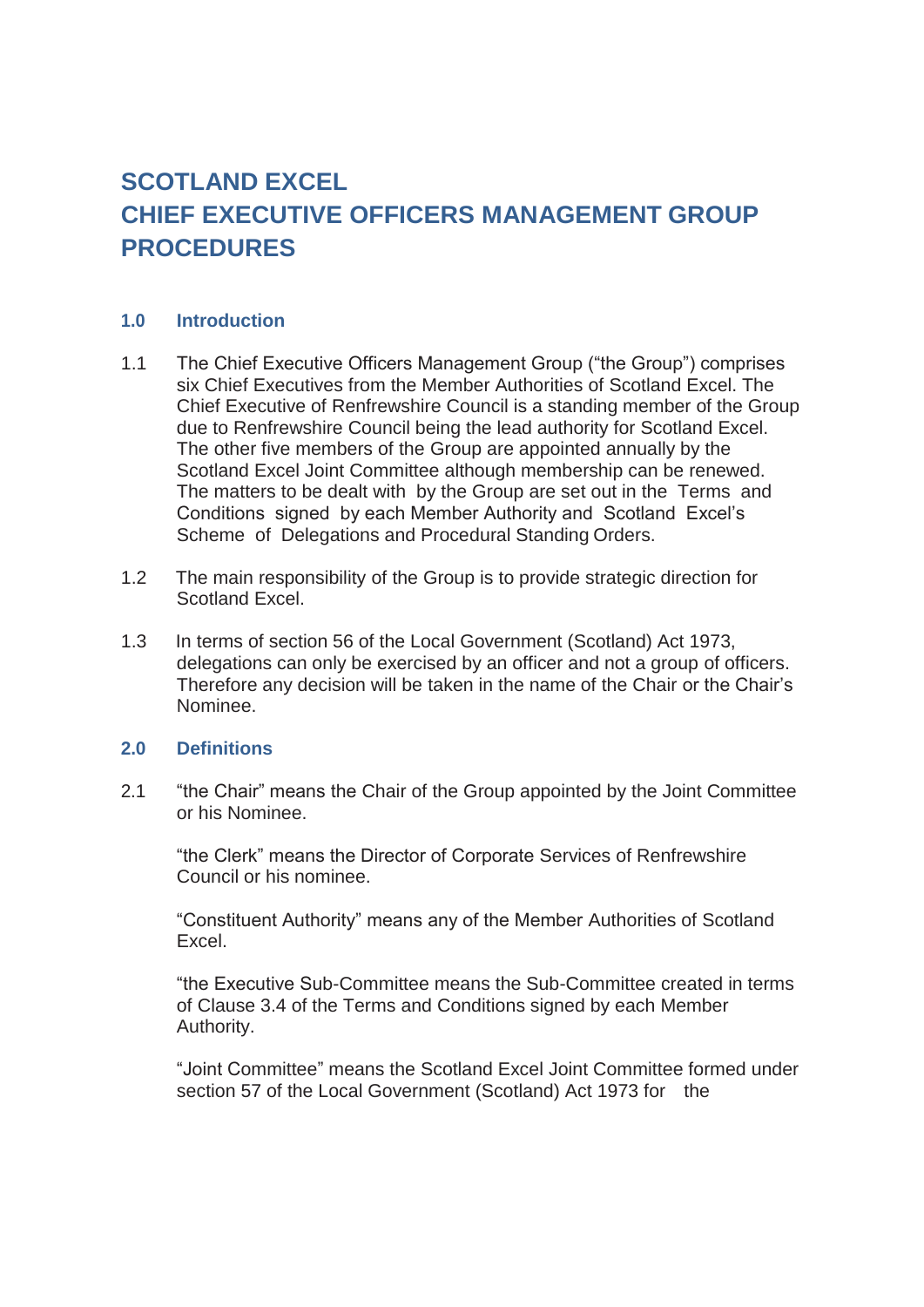purpose of regulating the joint discharge of the functions by the Constituent Authorities.

"Member" means any of the Chief Executives of Constituent Authorities appointed to be members of the Group.

"Nominee" means a person of at least Director level nominated by a Member to act in place of that Member to the extent permitted in these Procedures. A Nominee need not be from the same Constituent Authority as the nominating Member. Where reasonably practicable, a Nominee shall be a Chief Executive or a Director of Finance (or equivalent).

"SOLACE Scotland" means the Scottish Branch of the Society of Local Authority Chief Executives and Senior Managers (UK)

2.2 The Interpretation Act 1978 applies to these Procedures in the same way as it applies to an Act Parliament.

### **3.0 Start**

3.1 These procedures apply from the date they are approved by the Joint Committee. The Joint Committee may make changes to these procedures from time to time.

#### **4.0 Meetings**

- 4.1 The first meeting of the Group shall take place as soon as reasonably practicable after these procedures are approved by the Joint Committee on a date and at a venue determined by the Clerk.
- 4.2 The Group shall meet not less than 4 times in each calendar year. Other than the first meeting arranged in terms of paragraph 4.1 the dates, times and venues for meetings of the Group shall be decided by the Group. Meetings organised in terms of Paragraphs 4.1 and 4.2 shall be Ordinary Meetings of the Group.
- 4.3 In addition, the Clerk shall convene a meeting of the Group if requested in writing to do so by at least 3 Members (not including Nominees) of the Group. Any request to the Clerk to convene a meeting in terms of this paragraph must specify the business to be dealt with at that meeting. Meetings organised in terms of this paragraph 4.3 shall be Special Meetings of the Group.
- 4.4 Where the Clerk receives a request that complies with the requirements of paragraph 4.3 above, the Clerk shall convene a meeting of the Group within 14 days from the date when the Clerk receives the written request. The Clerk shall determine the time, date and venue for a Special Meeting following consultation with the Chair, if available.
- 4.5 The Chair, in consultation with the Clerk, may require that arrangements are made (for example by using video conferencing facilities) that would enable Members to either attend the meeting or to participate in the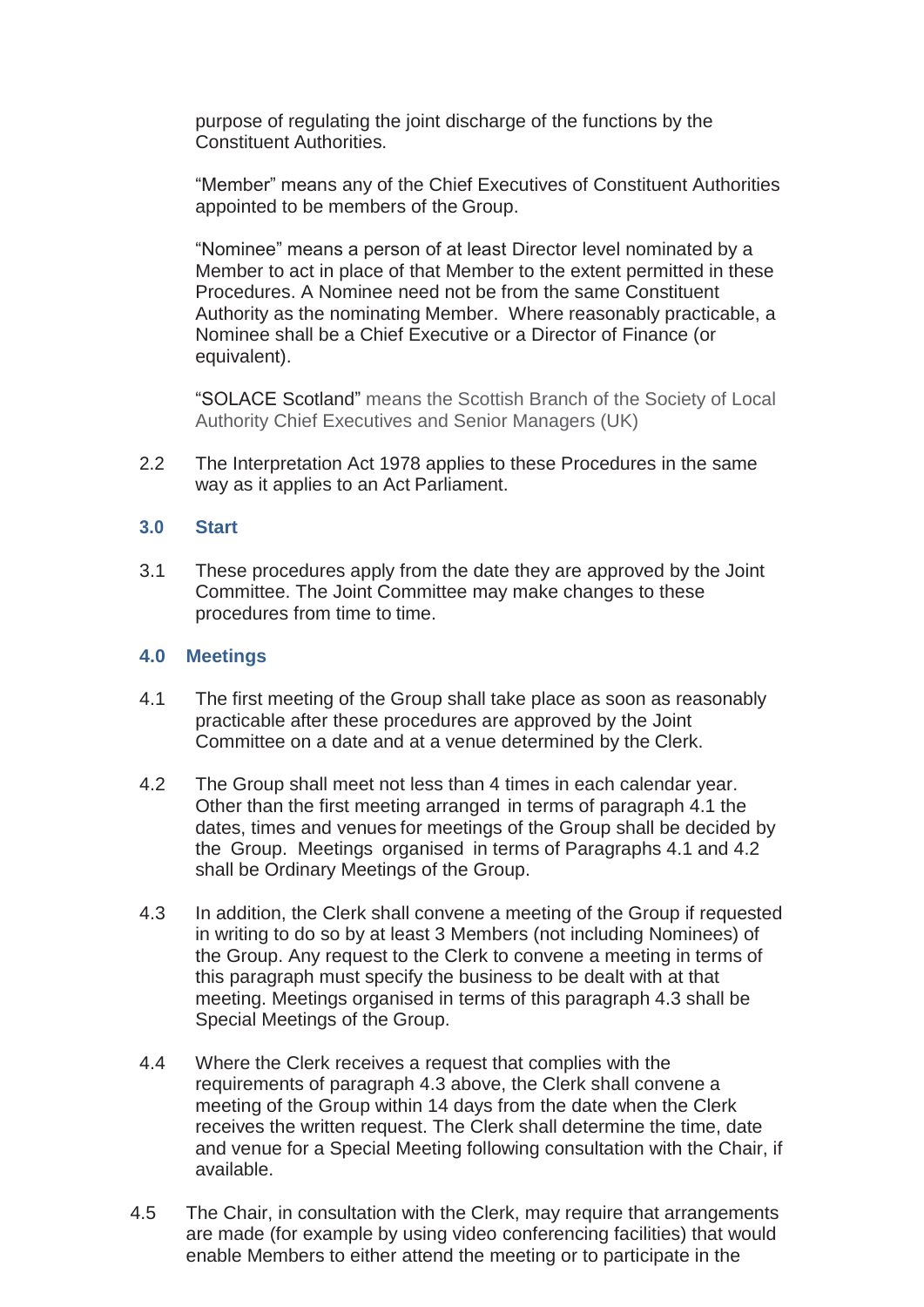meeting despite not being present with other Members in the place specified for the meeting.

### 5.0 Notice of Meetings

- 5.1 Subject to paragraph 5.2 below, at least 7 clear days notice of any meeting shall be given by the Clerk to each Member.
- 5.2 Subject to the agreement of the Chair or his Nominee, meetings may be convened at shorter notice if any Member considers it necessary to do so.
- 5.3 A notice of meeting shall contain:
	- a) a note of the time, date and venue for the meeting
	- b) a list of the business to be transacted at the meeting
- 5.4 The Chair may permit an item of business to be transacted at any meeting notwithstanding that the item of business was not mentioned in the notice calling the meeting.
- 5.5 Failure of a Member to receive a notice of a meeting shall not invalidate that meeting or any business conducted at the meeting.
- 5.6 Notices of meetings may be issued by facsimile or electronic mail instead of by post.

### **6.0 Quorum**

- 6.1 The quorum for any business conducted by the Group shall be 3 Members or their Nominees including the Chair or the Chair's Nominee.
- 6.2 If 10 minutes after the time stated in the notice calling the meeting a quorum is not present the meeting shall stand adjourned until such time and date as may be determined by the Clerk in consultation with the Chair, or where the Chair is not present, in consultation with the other Members present. The Clerk shall minute the reason for the adjournment of the meeting.
- 6.3 If less than a quorum is present at the consideration of an item, that item cannot be dealt with at the meeting.
- 6.4 The Chair may prior to the commencement of a meeting request any Nominee intending to participate in the meeting to provide evidence that they have been nominated by a Member.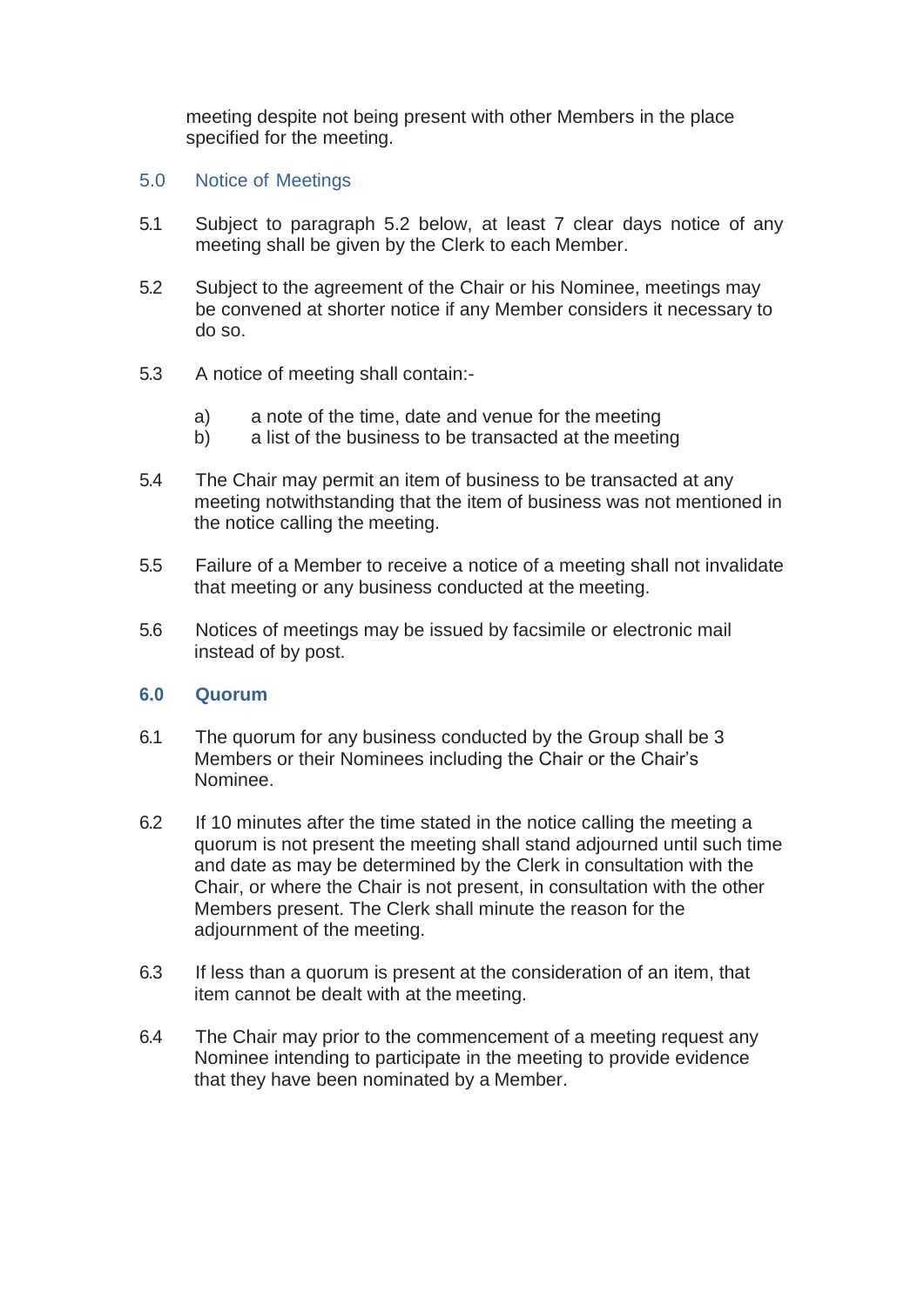### **7.0 Minutes of Meetings**

- 7.1 The Clerk shall minute all meetings of the Group.
- 7.2 The Minutes shall record the names of the Members or their Nominees who attended the meeting. The Minutes shall also record the Members or their Nominees who intimate their apologies for non-attendance at a meeting to the Clerk before the meeting.
- 7.3 The Minutes shall be printed and circulated by the Clerk to all Members 7 clear days before the next meeting of the Group.
- 7.4 The Minutes shall be presented to the next meeting of the Group and corrected if necessary.

### **8.0 Procedures at Meetings**

- 8.1 The Chair or his Nominee shall chair the meeting.
- 8.2 In the event of the Chair or his Nominee not being present the meeting shall stand adjourned.
- 8.3 Deference shall at all times be paid to the authority of the Chair.
- 8.4 The Chair shall decide all matters of order, competency and relevancy and the Chair's ruling shall be final and shall not be open for discussion.
- 8.5 At the discretion of the Chair, Members or their Nominees may attend meetings by using a telephone or video conferencing system. Members or Nominees so attending shall be deemed to be present.
- 8.6 Decisions will be taken by the Group by reaching consensus among those Members or Nominees present. Decisions taken in this way will be regarded as being decisions of the Chair.
- 8.7 Where a consensus cannot be reached on any item, the Chair will decide either to continue the matter for further consideration or may decide to refer the matter to the Executive Sub-Committee for determination. The decisions of the Chair regarding whether to continue or determine the item and then on the determination of an item shall be final.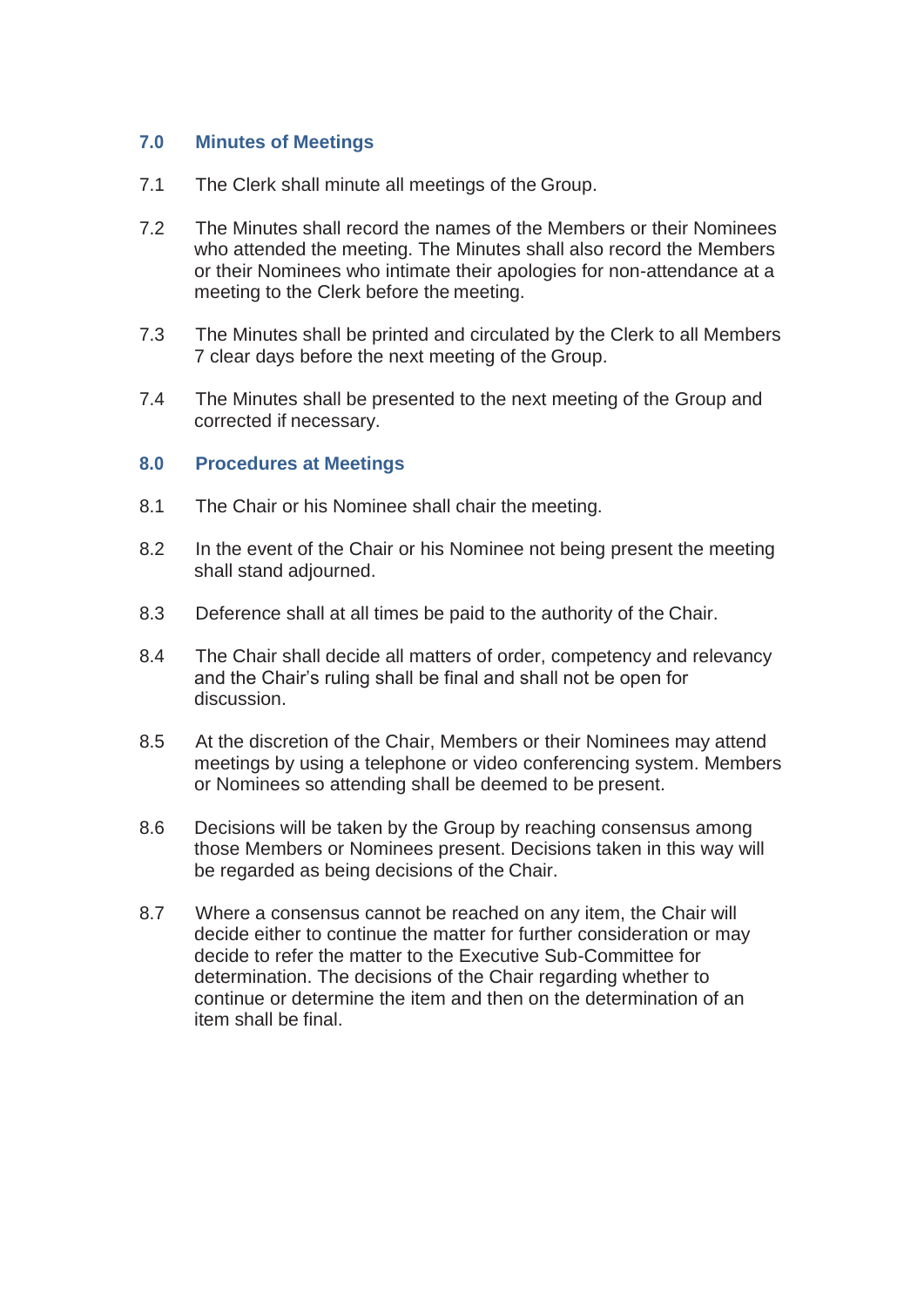### **9.0 Written Decisions**

- 9.1 Any decision capable of being made by the Group at a meeting may instead be approved by all Members or Nominees in writing.
- 9.2 A Notice of a proposed written decision shall be issued by the Clerk in writing (including by facsimile or electronic mail) and shall be sent to all Members at the address given to the Clerk for this purpose.
- 9.3 Written decisions may only be dealt with on a Member's behalf by a Nominee if a Member has advised the Clerk prior to the issuing of the Notice that the matter is to be dealt with by the Member's Nominee.
- 9.4 The Notice of the written decision shall stipulate the date by which the signed decision must be returned to the Clerk. The period of time allowed for return of the written decision shall be determined by the Clerk in consultation with the Chair and shall be reasonable in the context of the urgency of the decision. If no response has been received from a Member within the stipulated period of time the Clerk may but shall not be obliged to make enquiries as to the reasons why there has been no response.

### **10.0 Advice and Information**

10.1 At any meeting of the Group, the Chair may permit any person who is not a Member or Nominee to attend the meeting and to address the Group for the purposes of informing or advising the Members on any matter before them.

### **11.0 Conflict of Interest**

- 11.1 A Member or Nominee may not participate in any discussion or be involved in any decision either at a meeting of the Group or by way of written resolution in which that Member or Nominee has or appears to have a conflict of interest.
- 11.2 It is the responsibility of each individual Member or Nominee to bring any possible conflict of interest for the attention of the Chair and the Chair shall consult with the Clerk on how to deal with the matter.
- 11.3 The Chair may permit a Member or Nominee to participate in a discussion or be involved in a decision where the Chair believes it to be correct to do so having taken into account the remoteness of the possibility that there is an actual conflict of interest.
- 11.4 Any Member or Nominee prevented from participating in a decision of the Group or who has withdrawn from the meeting due to a conflict of interest may not be counted in the quorum present at the part of the meeting where that matter was being considered.